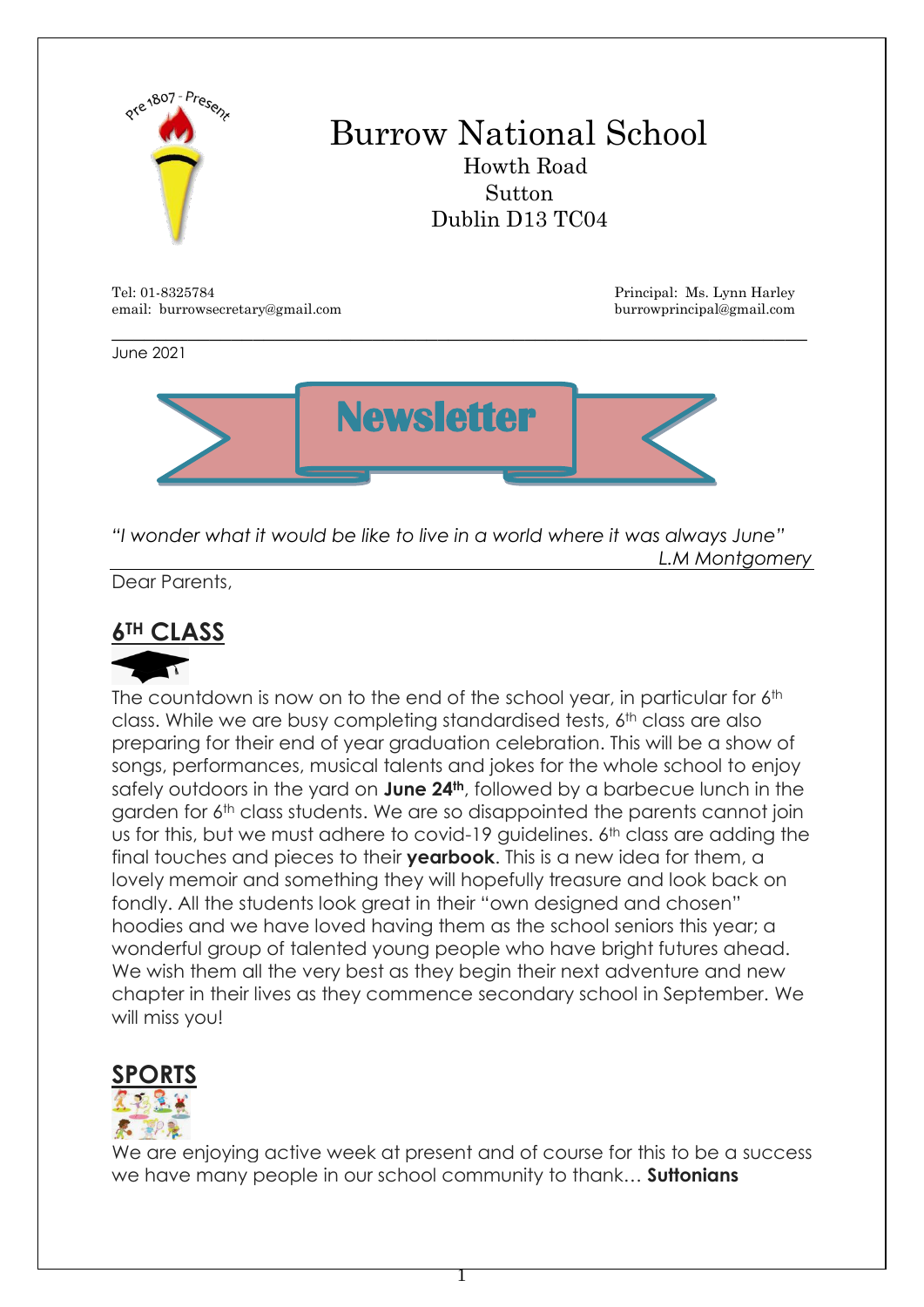**Hockey Club – Colin Newman (Jessica's Dad, please see flyer at the end of the newsletter) and Barbara Reamsbottom (Beth, Conor and Mark's Mum), Janette at Inner Strength Pilates(Euan's Mum), GAA Paddy from Beann Eadair GAA, Michael from Malahide Cricket Club and Rugby with Simon Feeney (Carol's son).**

Some classes have enjoyed their sports day on the beach today with others to follow during the week. We have endeavored to provide the students with all of the fun and educational activities as possible, in line with covid restrictions. Please check our website at the end of this week for more active week photos.







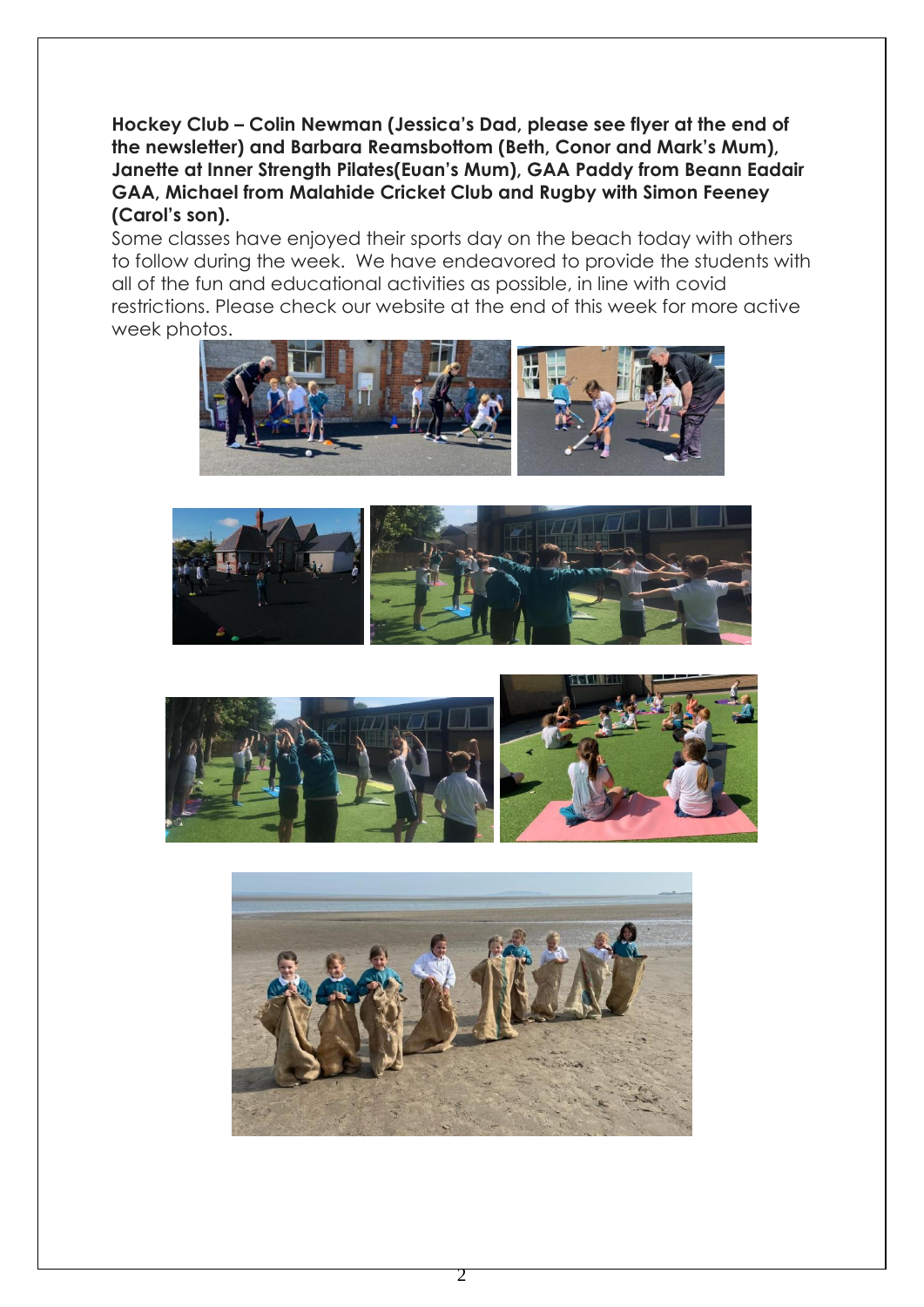

We conclude our **after school sports activities** this week for **5th and 6th**. Those who participated will be billed accordinaly. It was a great after school activity to run and I know the coaches and I enjoyed the range of activities – especially swimming in the sea with 5<sup>th</sup> class yesterday.

## **STANDARDISED TESTS**



These are tests which we are required to carry out annually. The children have scored remarkable well in light of the current situation and we are very proud of them all. It has been two years since most of the children have completed such tests if at all. They are only one way of assessing our students' progress. The results will be on their reports which will be issued on the last week of school.

#### **LUNCHBOXES**



We were approached by a company called "**The Lunch Bag"** last week and after some discussion we have decided to do a trail fortnight starting **June 14th** to see what the uptake would be for next year. There will be **a launch day on 10th June** for the students to receive a free sample and information to take home for the parents. They bring their own lunch as normal, this will be more of a "take home" pack for parents to see. There is no pressure for parents to participate in this initiative.

## **SCHOOL TOURS**

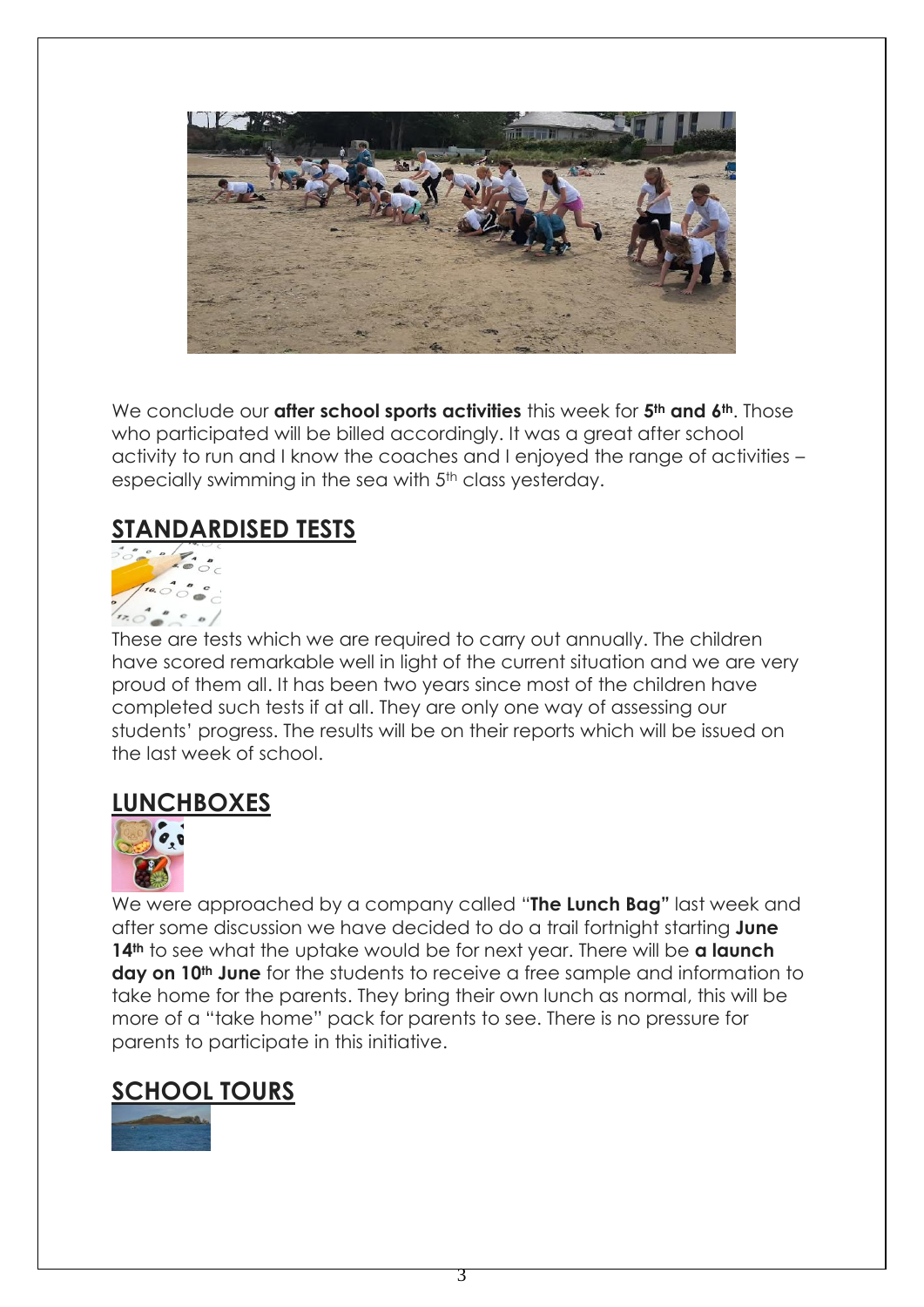Weather dependant, so bear with us please! With current restrictions we are staying local with our school tours and we're so fortunate to have such a lovely locality.

**14th June – Junior Infant Teddy bear picnic in the school garden.**

**15th June – Senior Infant and 1st class play in Howth playground. We will walk the children up to Howth and have a play and enjoy an ice-cream. Please collect children from Howth playground at 1.15.**

**16th June, 4th class School tour to Ireland's eye. 17th June, 5th class School tour to Ireland's eye. 18th June,6th class School tour to Ireland's eye**

**Please drop your child to the West Pier in Howth for 9.15 (boat departs at 9.30, please make sure the children use the toilet before they leave the house!) – Parents to collect children from Howth playground at 1.30pm. Further information will follow from the class teachers.**

**2nd and 3rd class school tours yet to be decided but they will take place the week of June 14th.**

# **MOVIE NIGHT**

In the garden for **5th and 6th class** Tuesday 22nd or Wednesday 23rd June tbc/ weather permitting. €5 per child, including individual pizza, chips and drink from Apache Pizza, Howth. Details will follow closer to the time.

# **BOOK LISTS**



These were emailed yesterday and will be on the school website later this week. We do provide **book rental** for text books for classes  $3^{rd}$  – 6<sup>th</sup> so the majority of the books on the list are workbooks. The rental fee will be added to the classroom requirements bill for payment in September.

# **CANON BREW**



After sixteen years of being the local Canon of St Mary's Church, Howth and the Chairperson of the Board of management at the Burrow School, Canon Brew, who we fondly refer to as "Rev Kev", is leaving the beautiful surrounds of Howth and moving to Belfast to enjoy his retirement with his wife Rachel. I've had the privilege of working alongside Canon Brew as Principal of The Burrow School for over six years now and we have had a great working